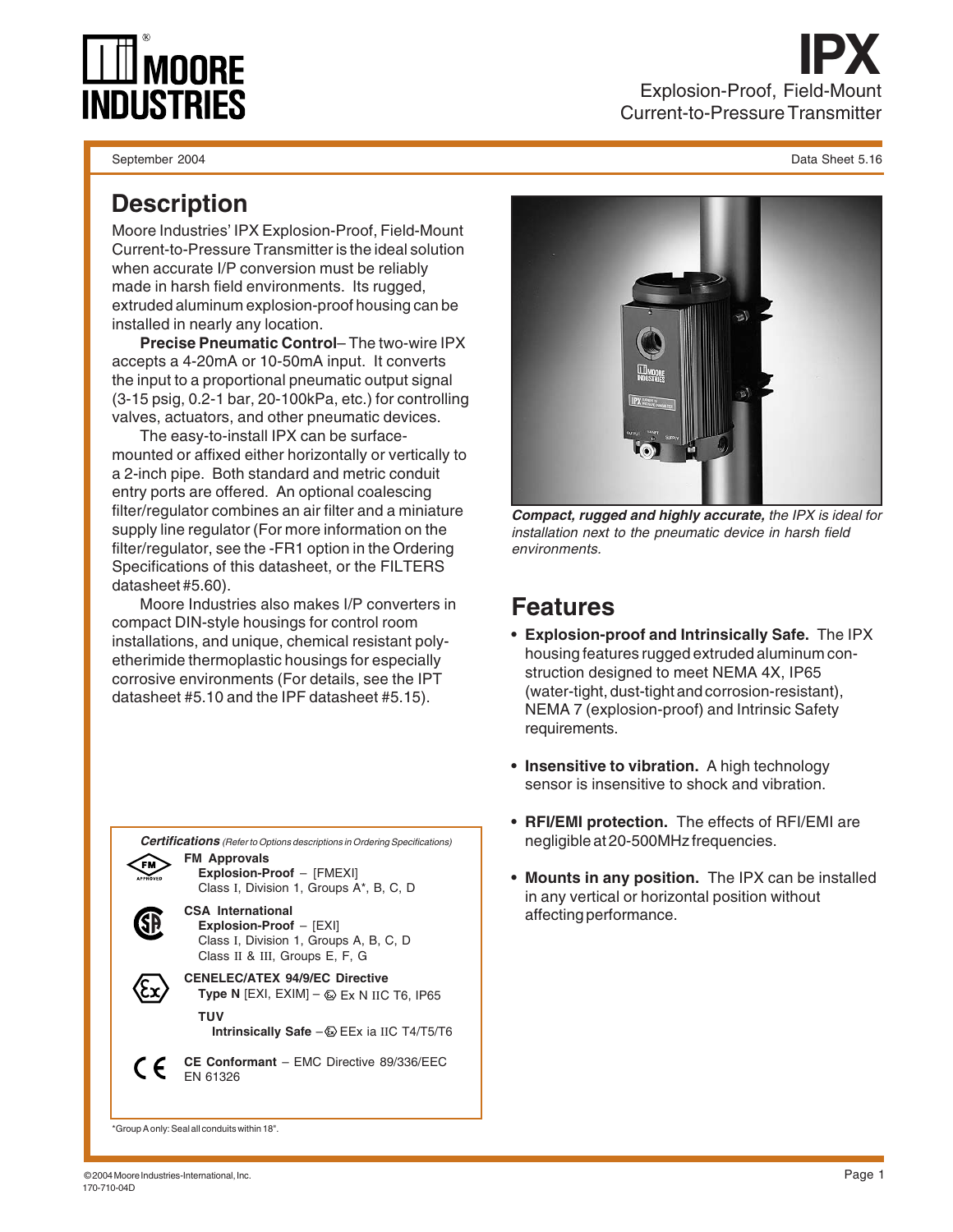## **Specifications**

| Performance Accuracy: Less than<br>0.5% of span including<br>the combined effects of<br>linearity, hysteresis, and<br>repeatability (For 10-50mA<br>input or 3-27psig output,<br>-1% of span); linearity | <b>Performance</b><br>(continued) | <b>Supply Pressure</b><br><b>Deviation Effect:</b><br>Maximum 0.3%/1.4psig<br>change $(0.3\%/0.1\text{Bar})$<br>Air Consumption: 0.1<br>scfm $(0.18 \text{ kg/hr})$<br>dead-ended                                                                     | <b>Temperature</b> $-40$ to $+85^{\circ}$ C | <b>Ambient Operating Range:</b><br>(-40 to +185°F)<br><b>Effect:</b> $\pm 0.1\%$ <sup>o</sup> C<br>$(\pm 0.055\%/^{\circ}F)$ over above<br>range                                                                                     |
|----------------------------------------------------------------------------------------------------------------------------------------------------------------------------------------------------------|-----------------------------------|-------------------------------------------------------------------------------------------------------------------------------------------------------------------------------------------------------------------------------------------------------|---------------------------------------------|--------------------------------------------------------------------------------------------------------------------------------------------------------------------------------------------------------------------------------------|
| defined per SAMA<br>standard PMC 20.1-1973<br>Step Response: 0.3<br>seconds into 100ml $(6 \text{ in}^3)$<br>at 90% of span                                                                              |                                   | Air Capacity: 1.4 scfm<br><b>RFI/EMI Effect:</b><br>Negligible at 20-500MHz<br>frequencies<br><b>Mounting Position</b><br><b>Effect:</b> Negligible- unit<br>can be mounted in any<br>position, but should be<br>calibrated in final orienta-<br>tion |                                             | Adjustments Zero: Multiturn adjustment<br>screw mechanically<br>provides offsets of $\pm 3\%$ of<br>span<br><b>Span:</b> Multiturn potentio-<br>meter fully adjustable to<br>100% of output span<br>Weight $1.8$ kg $(3$ lb $15$ oz) |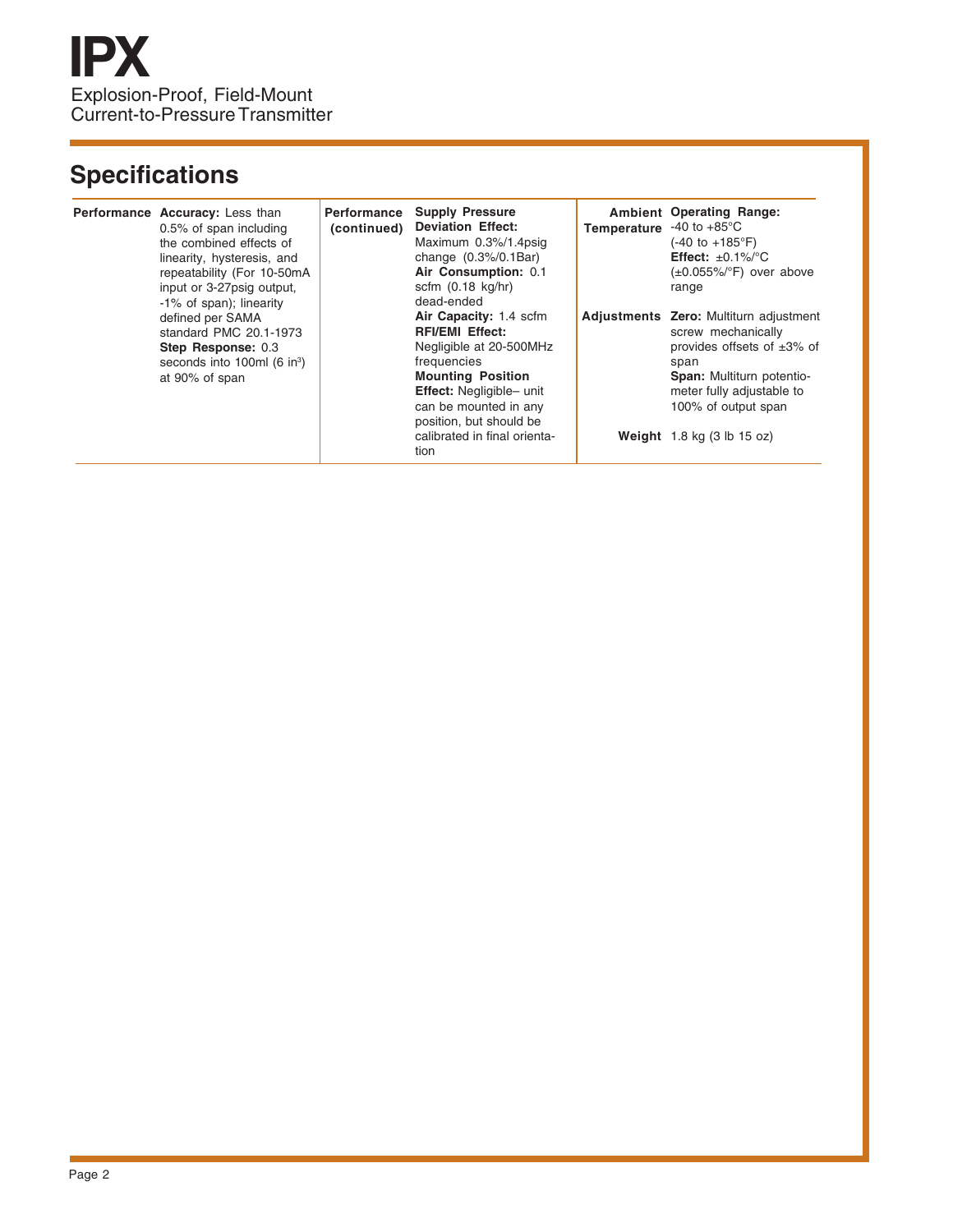| <b>Ordering Information</b> |                                                                                                                                                                          |                                                                                                                           |                                                                                                                                                                                                                              |                                                                                                                                                                                                                                                                                                                                              |                                                                                                                                                                                                                                                                                                                                                                                                                                                                                                                                                                                                                                                                  |  |  |  |  |
|-----------------------------|--------------------------------------------------------------------------------------------------------------------------------------------------------------------------|---------------------------------------------------------------------------------------------------------------------------|------------------------------------------------------------------------------------------------------------------------------------------------------------------------------------------------------------------------------|----------------------------------------------------------------------------------------------------------------------------------------------------------------------------------------------------------------------------------------------------------------------------------------------------------------------------------------------|------------------------------------------------------------------------------------------------------------------------------------------------------------------------------------------------------------------------------------------------------------------------------------------------------------------------------------------------------------------------------------------------------------------------------------------------------------------------------------------------------------------------------------------------------------------------------------------------------------------------------------------------------------------|--|--|--|--|
| <b>Unit</b>                 | <b>Input</b>                                                                                                                                                             | <b>Output</b>                                                                                                             | <b>Supply Pressure</b>                                                                                                                                                                                                       | <b>Options</b>                                                                                                                                                                                                                                                                                                                               | <b>Housing</b>                                                                                                                                                                                                                                                                                                                                                                                                                                                                                                                                                                                                                                                   |  |  |  |  |
| <b>IPX</b>                  | 4-20MA into<br>200 ohms.<br>nominal for<br>Intrinsically<br>Safe units<br>4-20MA into<br>280 ohms.<br>nominal for<br>Non-Intrinsi-<br>cally Safe<br>units<br>See Options | 3-15PSIG<br><b>15-3PSIG</b><br>3-16.6PSIG<br>3-27PSIG<br>$.2 - 1BAR$<br>$1 - 2BAR$<br>20-100KPA<br>100-20KPA<br>.2-1KGCM2 | 20PSI<br>35PSI<br>(available only<br>with 3-27 psig<br>output units)<br>1.4BAR<br>(available only<br>with .2-1BAR<br>output units)<br><b>140KPA</b><br><b>1.4KGCM2</b><br>(available only<br>with .2-1KGCM2<br>output units) | <b>-FR1</b> Combines a coalescing filter,<br>miniature supply line regulator, and<br>pressure gauge that reads in both<br>psi (0-60) and bars (0-4)<br><b>-GA1</b> Output gauge offered as<br>installed accessory<br>-ISE TUV Intrinsically Safe<br>-NE ATEX Type N (MII Inherent)<br>-PTJ Unit comes equipped with a<br>pneumatic test jack | <b>EXI</b> Explosion-proof<br>(NEMA 4X and 7) housing<br>with 1/2-inch NPT, female<br>threaded entry port for<br>connecting the input wiring<br>conduit<br><b>EXIM</b> Explosion-proof (IP65)<br>housing with M20 $\times$ 1.5<br>metric, female threaded<br>entry port for connecting the<br>input wiring conduit<br><b>FMEXI</b> EXI housing FM<br>approved Class I, Division<br>1, Groups B, C, and D and<br>nonincendive, Class I,<br>Division 2, Groups A, B, C,<br>and D<br><b>NOTE:</b> When <b>P</b> suffix is added to the EXI<br>or EXIM housing designation, unit is<br>equipped with hardware for mounting on a<br>2-inch pipe (e.g. EXIP and EXIMP) |  |  |  |  |

When ordering, specify: Unit / Input / Output / Supply Pressure / Options [Housing] **Model number example:** IPX / 4-20MA / 3-15PSIG / 20PSI / -FR1 [EXIP] IPX / 4-20MA / .2-1BAR / 1.4BAR / -GA1 [EXIMP]

## **Options**

Below is a detailed description of the available certifications for the IPX.

- **-ISE** TUV approved Intrinsically Safe (EEx ia IIC T4/T5/T6 Europe).
- **-NE** MII Inherent Type N (Ex N IIC T6)